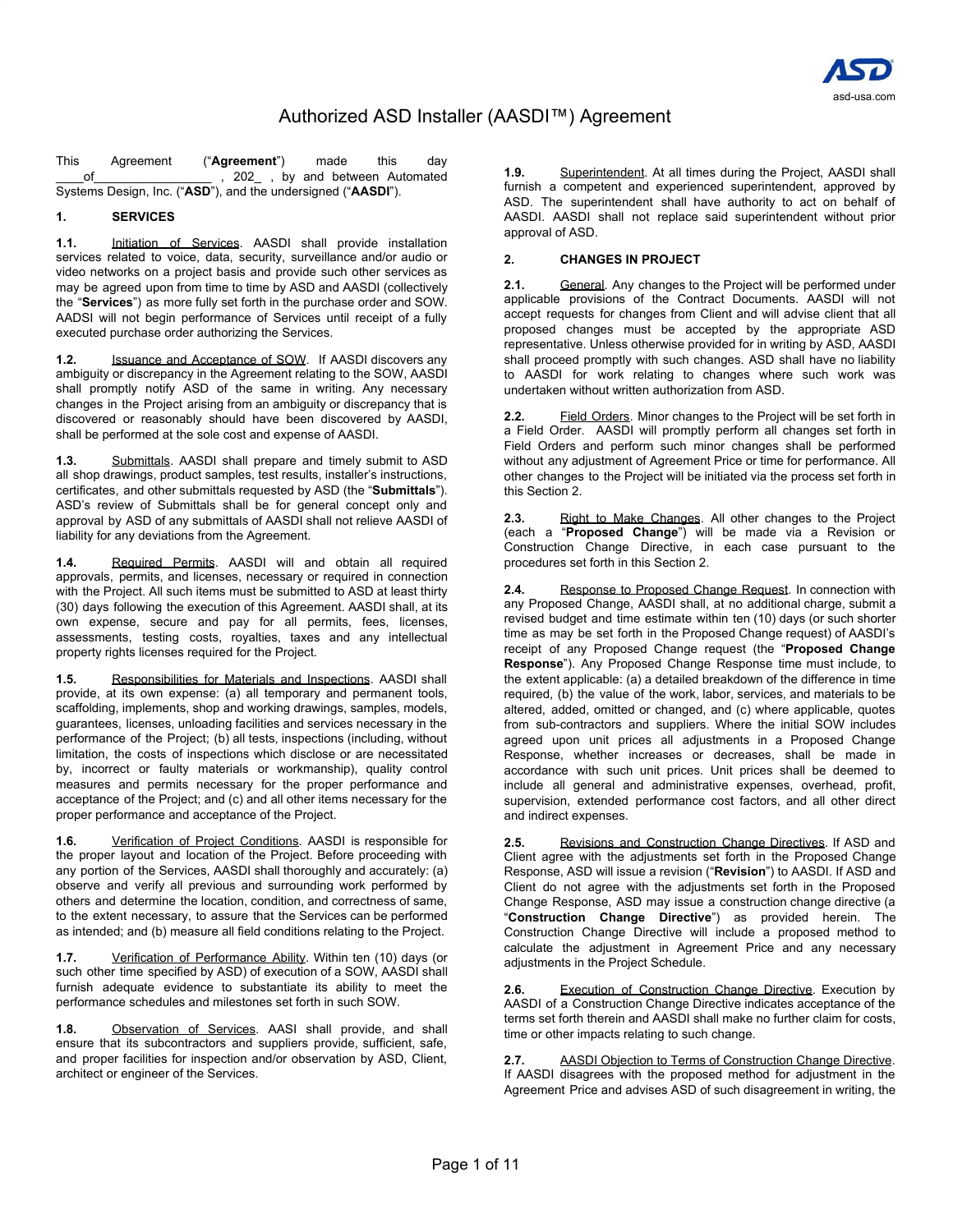

adjustment in Agreement Price will be determined on the basis of reasonable expenditures and savings attributable to the change, including, in case of an increase in the Agreement Price, a reasonable allowance for AASDIs overhead and profit. In such case, AASDI shall keep and present, in such form as ASD may prescribe, an itemized accounting, together with appropriate supporting data. In no event shall AASDIs labor charges for overtime work exceed the standard percentage increase paid for similar overtime work in the community in which the Project is located. "Overhead" includes full and complete compensation to AASDI for all general and administrative expenses, home overhead, field overhead, bonding and insurance costs, and supervision, and shall be an amount consistent with the Prime Contract. In no event shall overhead and profit combined exceed that provided for in the Prime Contract, or, in the absence of such provision, percent (15%) of the Cost of the adjusted work performed by AASDI's own forces or five percent (5%) of the Cost of work performed by sub-contractors.

**2.8.** Cost Disputes and Progress Payments. Notwithstanding any pending final determination of AASDI's Cost described in Section 2.7, amounts not in dispute may be included in AASDIs applications for progress payments. However, in the event the Revision or Construction Change Directive reduces the scope of the Services, ASD shall have the right to withhold from its periodic progress payments to AASDI an amount which ASD, in its reasonable judgment, determines to be the value of such work and such holdback will be subject to the terms set forth in Section 11.11.

**2.9.** Dispute Resolution. Any disputes arising out of or relating to a request for or issuance of a Revision, Construction Change Directive, or Field Order, including disputes as to adjustments to the Agreement Price or time for performance relating thereto, shall be resolved as provided in Section 12 hereof.

# **3. REPRESENTATIONS AND WARRANTIES**

**3.1.** Standard of Services. AASDI represents and warrants that the Services shall be performed in a prompt, diligent, skillful and workmanlike manner in strict accordance with the Contract Documents, performance schedules and sequencing.

**3.2.** Conformance with Requirements. In addition to all other guarantees and warranties required by law or the Contract Documents, AASDI warrants and guarantees that the Work will conform in all respects with the SOW, and that it shall provide all necessary maintenance of the SOW until final acceptance of the Project.

**3.3.** Materials. AASDI represents and warrants that: (a) the material and equipment used by AASDI are of the kind and grade necessary to meet the intent of the Contract Documents; (b) AASDI will furnish sufficient labor, materials, and equipment to assure proper performance of the Services in strict compliance with all Contract Documents, including any performance schedules therein.

**3.4.** Examination of Project Site. AASDI represents and warrants that it has fully examined the Project site and analyzed all existing surveys, test reports and schedules that could affect its performance, and acknowledges: (a) that no conditions exist which would adversely affect the progress, schedule, performance, or price of the Agreement or the quality of the Services and (b) AASDI has evaluated and satisfied itself as to the conditions and limitations under which the Services are to be performed.

Licensure. AASDI warrants that it is duly licensed by all applicable government authorities to perform the Services and that it

will maintain such licenses at its own expense for a minimum of one year after the date of final acceptance of the Project. AASDI agrees to ensure that all employees and sub-contractors of AASDI are legally allowed to work in the United States.

**3.6.** Insurance. AASDI represents and warranty that its insurance coverage types and amounts are adequate to protect AASDI.

**3.7.** Additional Requirements. AASDI shall abide by all Prime Contract and other legal requirements, including any requirements relating to archeological, paleontological, prehistoric and historic remains.

#### **4. INSPECTIONS; NONCONFORMING SERVICES, PROJECT COMPLETION**

**4.1.** Obligations for Nonconforming Services. AASDI shall commence, within forty-eight (48) hours after notice from ASD (or immediately if directed by ASD or in emergency or critical path situations) and thereafter proceed diligently, to take down, remove, and at AASDI's sole expense, correct any designated portion of the Work which is condemned or is disapproved as not being in compliance or conformity with the requirements of the Contract Documents. Notwithstanding the foregoing, if ASD determines, in its sole discretion, to accept nonconforming work, ASD shall be entitled to an equitable credit for such nonconformity.

**4.2.** Punch List Services. AASDI shall promptly perform at its sole cost and expense any and all punch list work submitted to it by ASD. If the submitted punch list work is not performed within the time prescribed by ASD, then, in addition to its other remedies provided in the Contract Documents or available at law or in equity, ASD may complete the work and deduct the cost thereof from the Agreement Price.

**4.3.** Occupation of Project. ASD and Client shall be permitted to occupy and use any portion of the Project that has been either partially or fully completed by the AASDI, and such occupation or use will not constitute a waiver by ASD of any of its rights and remedies under the Contract Documents.

**4.4.** Ongoing Corrective Obligations. For one year after the date of final acceptance of the Project or such longer period as the Prime Contract or the law may provide, AASDI shall: (a) perform any corrective work on the Work without cost to ASD; and (b) pay for the cost of any corrective work to any adjacent work or materials damaged during or as a result of such corrective work within ten (10) days after receipt of written notice from ASD.

**4.5.** Submission of Materials. Within ten (10) days of the completion of the Services, AASDI shall submit to ASD, as-built drawings and/or record drawings of the Work, and all warranties, guarantees, and maintenance and operation manuals with respect to the Work.

### **5. COMPLIANCE WITH PROJECT SCHEDULE**

**5.1.** Time is of the Essence. Time is of the essence, and any time specified for the completion of the Services or any portion thereof is a material provision of the Agreement. This obligation will not be waived by any assent or acquiescence by ASD to any late performance of an AASDI obligation.

**5.2.** Working Hours. Except as otherwise set forth in the SOW or pursuant to Section 5.3, AASDI shall conform to ASD and Client's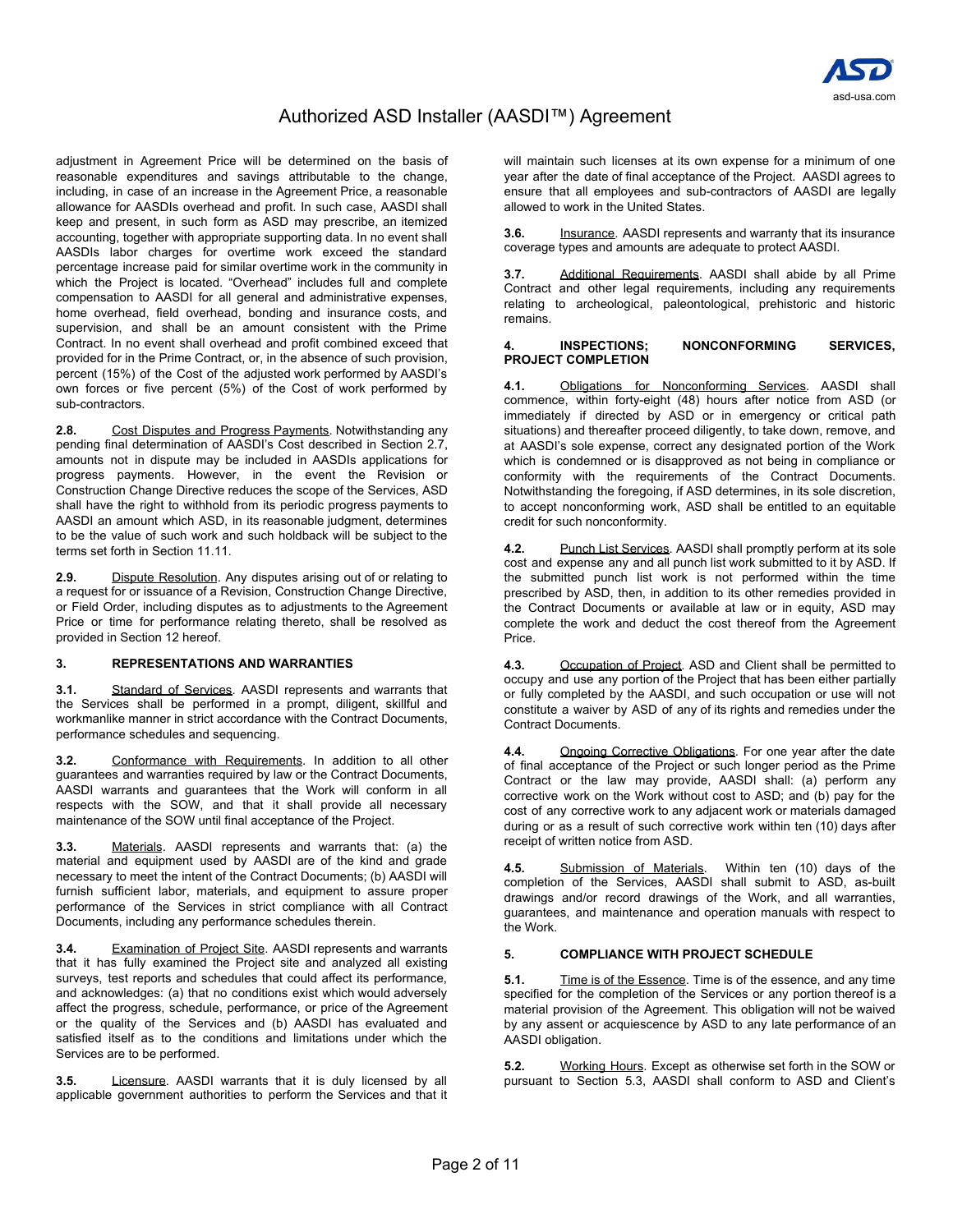

hours of work. No premium time will be acknowledged or paid without prior written authorization by ASD.

**5.3.** Acceleration of Performance. To the extent necessary and upon request by ASD, AASDI shall promptly increase its work force, accelerate its performance, work overtime, and work Saturdays, Sundays and holidays. If such request is necessary as a result of AASDI's defective or deficient work resulting in a failure or inability to maintain the current Project schedule all such actions will be taken and ASD will not owe AASDI additional compensation.

**5.4.** Progress Reports and Performance Schedules. From time to time during the performance of the Services and as requested by ASD, AASDI will provide adequate evidence to substantiate its ability to meet the performance schedules and milestones set forth in the SOW including, without limitation, periodic progress reports setting forth the status of material, equipment, manpower and submittals If there are changes in the Project schedules, AASDI will revise its progress schedules to conform to such changes in the and submit the same to ASD for review and approval.

**5.5.** No Undue Delay. AASDI shall commence, continue, and complete the Services so as not to delay completion of the Project or any portions thereof, including, without limitation, portions to be performed by others.

**5.6.** Remedies. In the event of AASDI's failure to comply with this Section 5, then in addition to the other remedies provided herein or available at law or in equity, AASDI shall be liable for all actual damages suffered by ASD as a result of AASDI's failure to comply, including, but not limited to, loss of any "early completion" bonuses and that portion of any liquidated damages payable by ASD to Client pursuant to the Prime Contract to the extent such liquidated damages are attributable to AASDI.

### **6. COOPERATION WITH OTHERS**

**6.1.** AASDI shall not interfere with, fully cooperate and coordinate its work with that of ASD and any other contractor, subcontractor or supplier for the Project. AASDI and shall not interfere with ASD's relationship with its Client, other trades, contractors or suppliers.

# **7. MATERIALS, TOOLS AND EQUIPMENT**

**7.1.** Responsibility for Materials, Tools and Equipment. Whether provided by AASDI, ASD, Client or another party, AASDI is solely responsible for the receipt, delivery, unloading, storage, warehousing, protection, and quantities of any and all materials, tools or equipment used in connection with AASDI's performance of the Services. AASDI shall store all materials, tools and equipment only in the areas designated by ASD.

**7.2.** Verification of Inventory. AASDI shall, upon request, demonstrate and confirm the quantities and qualities of the materials, tools and equipment being supplied in connection with the Services.

**7.3.** Risk of Loss. The risk of loss of materials, tools and equipment shall remain with AASDI until final acceptance of the Project by Client, regardless of any payments made by ASD or other parties.

**7.4.** Materials, Tools and Equipment Supplied by AASDI. AASDI shall ensure that the materials, tools and equipment it supplies in connection with the Services have been suitably maintained and in a manner consistent with best industry practice to prohibit the growth of mold or the propagation of corrosion or rust.

**7.5.** No Substitutions. Except to the extent contemplated by the Contract Documents, no substitution shall be permitted in the Services or materials specified to be provided by AASDI without prior written approval from ASD. AASDI shall defend, indemnify and hold harmless ASD against all claims and expenses incurred by ASD as a result of any unapproved substitution.

**7.6.** Materials, Tools and Equipment Supplied by AASDI or Client.

- **7.6.1.** *Inspection*. If ASD or Client furnishes material, tools or equipment to AASDI, AASDI shall make a thorough inspection as to the physical condition and suitability of the materials, tools, and equipment, immediately upon receipt. AASDI and shall immediately notify ASD, in writing, of any defect or nonconformity in the material, tools or equipment. If AASDI fails to provide such written notice, AASDI shall be liable for all damages, and shall defend, indemnify and hold harmless ASD and Client against any claims, arising or alleged to arise out of such defect or nonconformity.
- **7.6.2.** *Deficiencies and Replacement*. Neither ASD nor Client shall be liable for any deficiency in tools, materials or equipment received by ASD on behalf of AASDI. AASDI shall be responsible for any ASD supplied materials and shall replace any lost or misused ASD materials at AASDI's sole cost.
- **7.6.3.** *Availability and Use*. Any tools, material or equipment of ASD which are not to be incorporated into the Work will be available to AASDI only with ASD's express written permission and in accordance with ASD's terms and conditions for such use.
- **7.6.4.** *Operators*. If ASD allows AASDI to use any such equipment, tool or material, AASDI agrees that any provided operator provided will be the agent and servant of AASDI and AASDI shall be solely responsible for the acts and omissions of such operator. AASDI shall, immediately notify ASD in writing of any incompetence of the operator. If AASDI fails to provide such notice, AASDI shall be liable for any damages, and shall defend and indemnify ASD against any claims, arising or alleged to arise out of such defect or nonconformity in the tools, material or equipment and incompetence of the operator.

### **8. COMPLIANCE WITH APPLICABLE LAWS AND REGULATIONS**

**8.1.** Compliance with Law. All Services and materials to be furnished as part of the Services shall comply with all applicable federal, state, and local statutes, regulations, rules, and ordinances, including those relating to safety, hazardous waste, discrimination, immigration, fair employment, equal opportunity and worker's compensation. Without limiting the foregoing, AASDI is required to comply with the applicable requirements of Executive Order 11246, EEO and local trade practices and building codes. AASDI shall, at its own expense, correct any violations hereof, and shall defend, indemnify and hold harmless ASD against all claims and expenses relating thereto.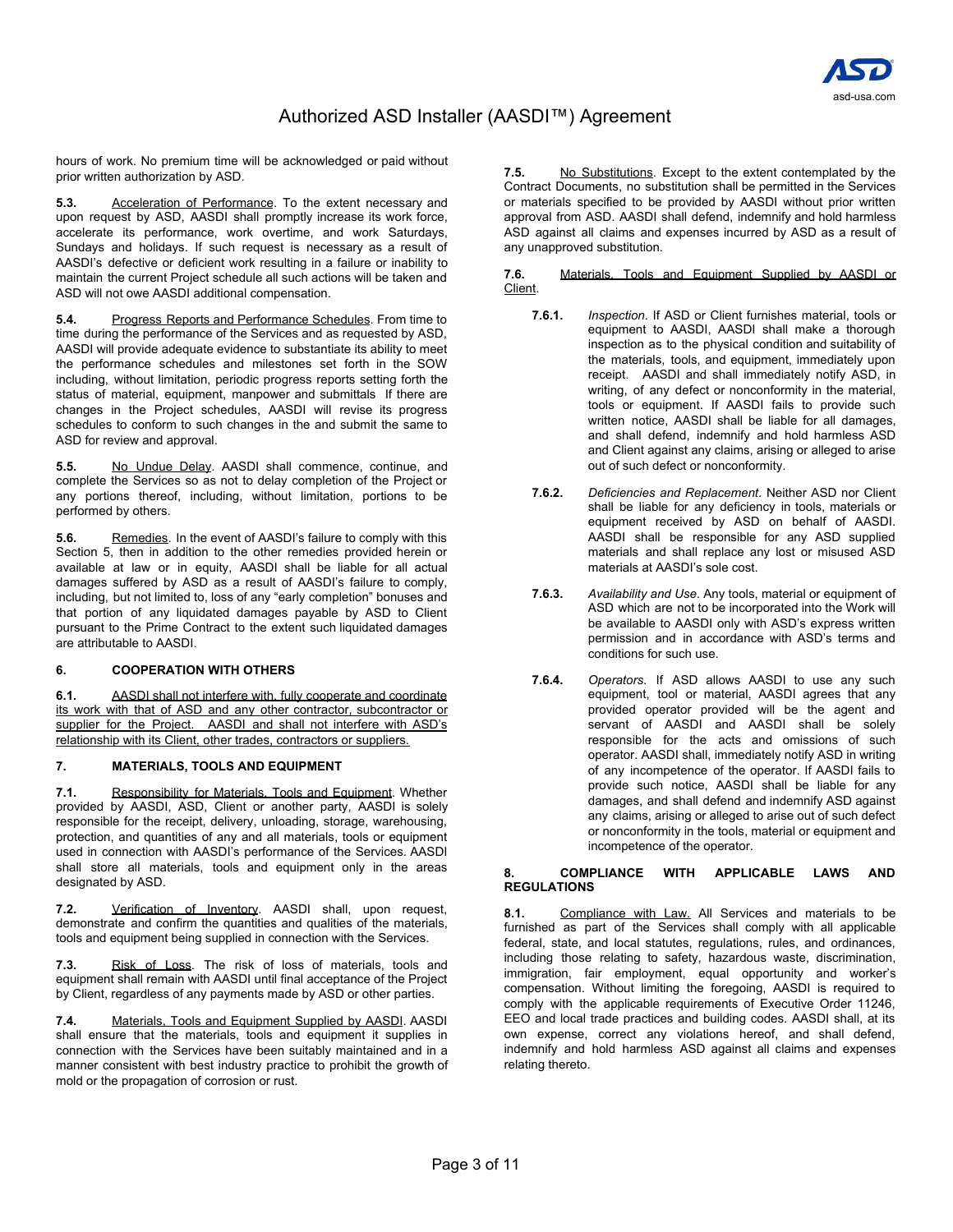

**8.2.** Variances. AASDI shall promptly notify ASD in writing of any discovery of any variance between the requirements of the Contract Documents and any applicable statutes, regulations, rules, or ordinances. In the event that AASDI discovers or reasonably should have discovered any such variance and fails to promptly notify ASD, AASDI shall, at its sole expense, make any change in the Services necessitated by failure to disclose such variance, and shall defend, indemnify and hold harmless ASD against all claims and expenses relating thereto.

**8.3.** Anti-Corruption. ASD is committed to complying with anti-corruption laws that prohibit bribes, kickbacks, or other corrupt actions to obtain or retain business or obtain any improper advantage. AASDI is expected to comply with applicable anti-corruption laws while conducting business on behalf of ASD. AASDI is prohibited from directly or indirectly receiving or offering any form of bribe, kickback, or other corrupt payment, to or from any person or organization, including government agencies or officials, private companies or employees of those private companies.

#### **9. PERSONNEL, JOB SITE AND SAFETY REQUIREMENTS**

**9.1.** Responsibility for Safety. AASDI shall be solely responsible for the safety of its employees, sub-contractors, suppliers, and any other person for whom AASDI is responsible, and shall maintain its work area so as to at all times provide a safe working environment. AASDI will erect and maintain suitable fences, barriers, and barricades when required for the performance of the Services. AASDI shall replace any fences, barricades and/or barriers which AASDI removes or damages in the performance of the Services.

**9.2.** Safety Requirements. AASDI is solely responsible for the conformance with all safety policies and requirements of ASD, Client and any applicable governmental authority, including OSHA.

**9.3.** Discovery of Conditions. Within forty-eight (48) hours after discovery and prior to any disturbance of the condition, AASDI represents and warrants that it shall give ASD written notice of any discovered condition adversely impacts or may adversely impact AASDI's performance of the Services, AASDI shall, at its own expense, make any change in the Services, and shall be responsible for the costs to change the subsequent work of others, or any other damages arising out of AASDI's failure to give such notice to ASD or to satisfy its obligations set forth in this Section 3.5.

**9.4.** Maintenance of Work Areas. AASDI shall continuously maintain its work areas of the Project free from all dirt, rubbish, debris, and broom clean all work areas. AASDI will ensure proper disposal of tools and materials consistent with any Contract Document requirements. If after twenty-four (24) hours' notice, AASDI fails to maintain its work area as herein required by the Contract Documents, then in addition to its other remedies provided herein or available at law or in equity, ASD may cure the deficiency and deduct the cost thereof from the Agreement Price.

**9.5.** Replacement of Personnel. AASDI shall not engage or employ any person or entity, including subcontractors or suppliers, to which ASD objects, and ASD may request removal of any person or entity. Upon such request, AASDI shall immediately remove from the job site any such person or entity.

**9.6.** Attendance of Job Site Meetings. AASDI shall attend all job site meetings as requested by ASD, including regular informational, progress, and safety meetings.

**9.7.** Drugs and Alcohol. AASDI shall ensure compliance by itself, its employees, and its subcontractors with any applicable laws or regulations with respect to alcohol and drugs in the workplace. If requested by ASD, AASDI will adopt and implement a written mandatory drug and alcohol testing program that rests employees prior to appearing on the job site. AASDI shall be solely responsible for the consequence of any drug-related losses or expenses due to their noncompliance.

### **10. ASSIGNMENT/ SUB-CONTRACTORS/ SUPPLIERS**

**10.1.** Assignment by AASDI. AASDI shall not assign or sublet its obligations to perform the Agreement, or any part thereof, without ASD's prior written consent. Any such assignment or sub-contracting without such consent shall be void. ASD's consent to any such assignment or subletting shall not in any manner relieve AASDI of its obligations to ASD under the Agreement, and AASDI shall remain fully liable for the Services, as performed by its sub-contractors, suppliers and assignees. If ASD consents to an assignment or if AASDI assigns any accounts receivable relating to the Agreement, all such assignments shall be subject to and subordinated to: (a) all labor preferences and other liabilities, actual or potential, as may be imposed on ASD due to any obligation or liability of AASDI; and (b) all payment obligations of AASDI under the Agreement. Under no circumstances shall any assignment of accounts receivable by AASDI to a third party, whether by express approval or by operation of law, have priority over AASDI's payment responsibilities to ASD, or ASD's sub-contractors, suppliers, employees, union trust funds or taxing authorities.

**10.2.** Conditions Precedent to Assignment Effectiveness. Prior to the effectiveness of an assignment permitted by ASD, the assignee must execute a written document agreeing that:(a) assignee shall have no right to payment unless and until all subcontractors, suppliers, employees, union trust funds and taxing authorities have been paid, and all claims of ASD have been satisfied; and (b) it will repay to ASD immediately upon receipt any amount received in violation of this Section 10.2, with or without demand by ASD.

**10.3.** Assignment by ASD. ASD shall have the right to assign all or any portion of its rights and interests in the Agreement, including, without limitation, to Client, Client's lenders, ASD's sureties, a joint venture or partnership in or to any entity which is affiliated with ASD. Upon the completion of such assignment by ASD, AASDI shall have all of the same duties and obligations to assignee as if assignee had been the original contracting party hereto. Upon request, AASDI shall promptly provide ASD with written confirmation of AASDI's consent to such assignment.

### **11. PAYMENTS**

**11.1.** Schedule of Values. Within seven (7) days after execution of a SOW, AASDI shall prepare and submit, in a form acceptable to ASD, a schedule of values apportioned to the various divisions or phases of the Services and supported by any documents and proof required by ASD. The schedule of values will be used solely for payment purposes and will not relieve AASDI of any responsibilities under any of the Contract Documents.

**11.2.** Conditions Precedent to Payment Obligations. In no event shall AASDI be entitled to receive any payment from prior to ASD's actual receipt of that payment from Client and AASDI waives all right to commence litigation, arbitration or any other proceeding against ASD or its sureties for payment until said monies are received by ASD. AASDI acknowledges that it is relying for payment solely on Client's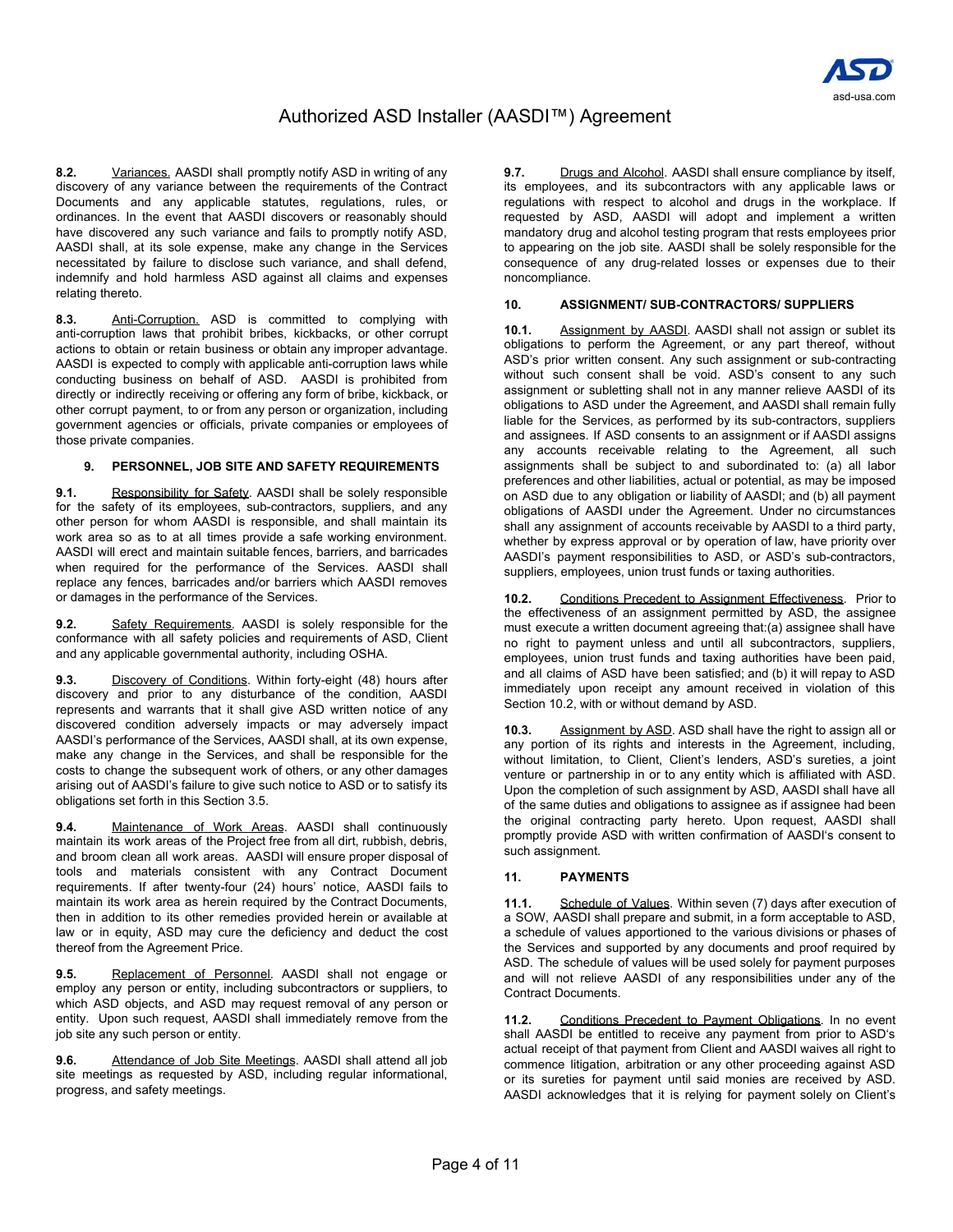

willingness and ability to pay for the work performed, and not on the ability of ASD or its sureties to pay for the work. AASDI expressly agrees that it retains the risk of Client's insolvency or Client's inability or refusal to pay for the Services, and such risk is not transferred to ASD. AASDI further acknowledges that it has had an adequate opportunity to perform its own inquiry into Client's financing for the Project and is not relying on any information from ASD. AASDI agrees that ASD's sureties are intended third-party beneficiaries of this Section 11.2.

**11.3.** Progress Payments. AASDI shall be entitled to apply for progress payments for the Services performed during the payment periods established in the Prime Contract, solely to the extent ASD is entitled to apply for progress payments from Client pursuant to the Prime Contract. In no event will AASDI be entitled to apply for progress payments more frequently than monthly. To the extent progress payments will be made pursuant to this Section 11.2, ASD shall pay AASDI seven (7) days after corresponding payment has been received by ASD.

**11.4.** Monthly Progress Estimate. AASDI must submit to ASD a monthly progress estimate and invoice, along with proper back-up in a form satisfactory to ASD at least five (5) days prior to the date ASD is required to submit its progress estimate to Client. ASD shall be entitled to adjust AASDI's monthly progress estimate to the amount which Client and/or ASD reasonably believes to be the actual amount earned by AASDI during the applicable time period, and shall only be responsible for payment to AASDI of that adjusted amount.

**11.5.** Funds Held in Trust. AASDI agrees that all funds received by AASDI in connection with the Services are to be held in trust, and AASDI agrees to be bound as a fiduciary to ASD and its suppliers, contractors and subcontractors to remit all such funds to ASD within three (3) business days.

**11.6.** Lien Waivers. As a condition precedent to any ASD payment obligation, AASDI must submit to ASD the following at least five (5) days prior to the date ASD is required to submit its progress estimate to Client: (a) a monthly progress estimate and invoice, along with proper back-up, all in a form satisfactory to ASD; and (b) executed waivers of lien rights ("**Lien Waivers**") from AASDI and its sub-contractors and suppliers in a form acceptable to Client, Client's lender and title insurer, if any.

**11.7.** Audits and Inspection of Records. ASD reserves the right to conduct an audit of AASDI's records pertaining to the Project at any time and for any reason, at ASD's expense as reasonably necessary to assure AASDIs compliance with the Contract Documents. With respect to (a) work performed by AASDI on a cost-reimbursable basis, or (b) work for which AASDI seeks additional compensation in addition to the Agreement Price, AASDI shall promptly permit ASD or its agents or representatives to inspect and copy all of AASDI's relevant documents.

**11.8.** Retainage. All progress payments will be reduced by a ten percent (10%) retainage and no progress payments to AASDI in any payment period shall exceed ninety percent (90%) of the value of AASDI's labor and materials approved and paid by Client for such Services.

**11.9.** Holdbacks. In addition to the retainage set forth in Section 11.8, ASD may withhold all or part of monthly progress payments, and/or AASDI may be backcharged, if: (a) defective Work has not been remedied; (b) ASD has a reasonable basis to believe that the Services cannot be completed within the remaining balance of the Agreement Price; (c) ASD has a reasonable basis to believe that the Services

cannot be completed in accordance with the Project schedule; (d) ASD, Client, or another subcontractor or supplier have been injured or damaged by AASDI's or failure to perform the Services; (e) AASDI fails to submit Lien Waivers as required in Section 11.6; (f) AASDI fails to provide certified payroll data when requested by ASD; (g) AASDI has failed to pay, or provide satisfactory evidence of payment to, subcontractors, suppliers, employees, laborers, union trust funds and taxing authorities; (h) or any claim or lien by any third party has been asserted or threatened with respect to the Work, including, without limitation, any Indemnified Claim or any threat thereof. This right of retention is in addition to, and is intended to complement, that set forth in Section 11 hereof.

**11.10.** and (i) AASDI is indebted to ASD pursuant to the Agreement or any other agreement between AASDI and ASD or its affiliates or subsidiaries, whether or not such other agreement is related to the Project.

**11.11.** Release Date and Interest. All retainage and holdbacks may be held by ASD until the value of the Services at issue is determined by mutual agreement or by the dispute resolution procedures provided in Section 12 hereof. Monies withheld or retained by ASD as provided in this Section 11 shall not accrue interest. Notwithstanding anything to the contrary herein, ASD shall be entitled to withhold or retain amounts sufficient to reimburse ASD for amounts owed by AASDI pursuant to the terms of the Contract Documents.

Reduction of Retained Amounts. ASD may elect to reduce amounts withheld or retained as provided in this Section 11 upon the latest to occur of the following:(a) Client's release of any retainage withheld with respect to the Services; (b) substantial completion of the Services; (c) the curing of all deficiencies in the Work; and (d) approval by AASDIs sureties of the reduction in retainage.

**11.13.** Final Payment. Except as provided in Section 2.8 and Section 11, final payment shall be payable to AASDI no later than thirty (30) days after final completion and acceptance of the Project by Client and receipt of final payment by ASD, subject to the provisions of Section 11.2. Prior to final payment, AASDI shall submit, on behalf of itself and its sub-contractors and suppliers, all materials required by Section 2 hereof, together with appropriate Lien Waivers, and verifying full payment of all monies due or to become due relating to the Agreement. AASDI's requisite release must constitute a full release of ASD and ASD's sureties. If AASDI intends to exclude any claims from said release, the release shall specifically detail each and every claim that AASDI asserts against ASD and its sureties, or said claims shall be deemed waived.

**11.14.** Payment to Suppliers and Subcontractors. AASDI shall make prompt payment to all persons and entities to which it becomes obligated in connection with its performance of the Agreement, including sub-contractors, suppliers, employees, union trust funds and taxing authorities. In any event AASDI agrees it will pay all amounts owing to its sub-contractors and suppliers within seven (7) days of receipt of a progress or final payment from ASD for all work performed and all materials furnished through the date of AASDI's payment request to ASD, or within the time required by applicable law, whichever is less. AASDI agrees that ASD may make payment to AASDI by check payable jointly to AASDI and its sub-contractors, suppliers, sureties, and/or governmental agencies when ASD, in its sole discretion, determines such joint payment is necessary to protect ASD or Client from claims. AASDI agrees that a default by AASDI under this Agreement shall constitute a default of any other contract between ASD and AASDI or their affiliated entities, and that a default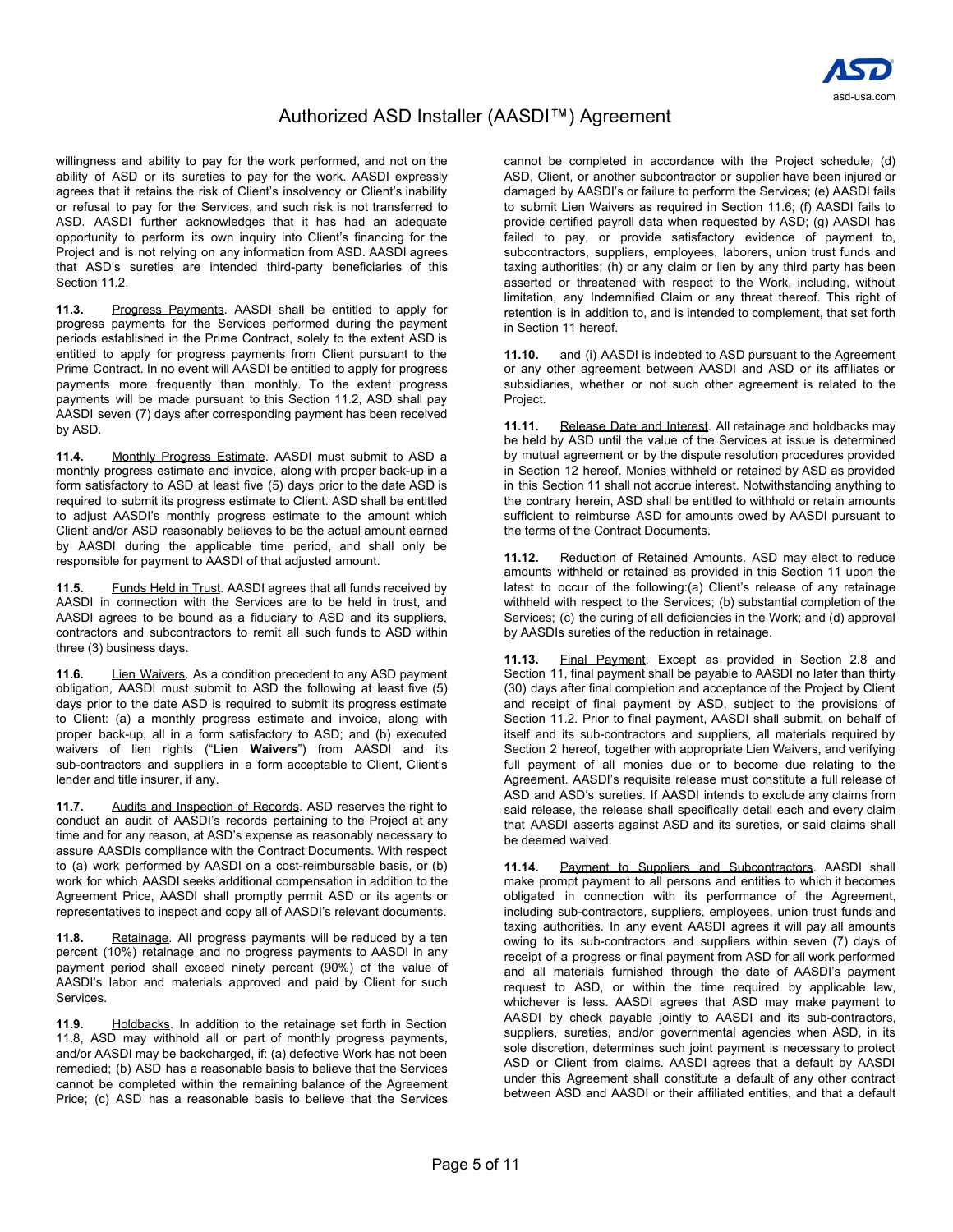of any such other Agreement shall constitute a default of this Agreement.

**11.15.** Removal of Mechanics' Liens. AASDI shall, at its own expense and within ten (10) days of receiving notice of any lien or claim, take any action necessary to remove any mechanic's liens or other claims which relate or are alleged to relate to the Services that are filed against: (a) the Project or the property on which the Project is located; (b) Client or ASD; or (c) any bonds provided by Client or ASD in connection with the Project. AASDI shall further take such action, at its own expense, as may be necessary to cause Client not to withhold any monies due to ASD from Client by reason of any liens or other claims. AASDI shall defend and indemnify Client, ASD and their sureties against any claims, liens, actions and damages, including attorneys' fees arising or alleged to arise out of AASDIs failure to comply with this Paragraph.

**11.16.** Payment Not Acceptance. No payment, including final payment, shall be evidence of the performance of the Agreement by AASDI, either in whole or in part, or be construed as an acceptance of defective or incomplete work. AASDI shall remain responsible for its performance conforming to the requirements of the Contract Document notwithstanding any payments.

**11.17.** Waiver of Right to Direct. If ASD has furnished a performance and payment bond, AASDI hereby waives any right that AASDI may have to direct, request or order Client, lenders, or title insurers to withhold amounts owed to ASD to satisfy any claims of AASDI.

### **12. CLAIMS**

**12.1.** Initiation of Claims. AASDI shall make no Claim or initiate any proceeding against ASD arising out of or relating to the Agreement, the performance of the Services, or otherwise relating to the Project except as specifically provided herein, and then only after all required notice and claims procedures have been strictly followed. Any Claim must be submitted in writing and AASDI shall make available for inspection to ASD or its representatives all of its files and records including its bid preparation files relevant to such Claim.

**12.2.** Claims for Delay. Should AASDI's performance, in whole or in part, be delayed, disrupted, accelerated or suspended in the commencement, prosecution or completion of the Services ("**Delay**"), as a result of the action or inaction of ASD or inaction of any person or entity other than Client, AASDI's sole remedy against ASD for shall be a reasonable extension of the time for performance in which to complete the SOW and such remedy will be available only to the extent the Delay was not attributable to AASDI's fault or negligence. For Claims related to a Delay caused by Client's action or inaction, and solely only to the extent the Delay was not attributable to AASDI's fault or negligence, AASDI's sole remedies against ASD shall be: (a) a reasonable extension of the time for performance in which to complete the Services, provided, however that such extension will be available only to the extent that a similar extension of time has been granted to ASD by Client; and (b) to the extent that Client pays amounts to ASD as compensation for the Delay, AASDI shall receive reasonable compensation for such Delay, not to exceed the amount actually received from Client. AASDI shall only be entitled to the remedies specified in this Section 12.2 if AASDI provides ASD written notification of the Delay and cause of Delay within seventy-two (72) hours of the event causing the Delay.

**12.3.** Claims by Client or Third Parties: AASDI shall defend, indemnify and hold harmless ASD against any claim by Client or third party based upon the Services.

**12.4.** Other Claims. For Claims other than those set forth in Sections 12.2 and 12.3, claimant shall provide written notice of such Claims to the other party within sixty (60) days after the claimant knew or should have known of the facts giving rise to the Claim.

**12.5.** Continuation of Services. AASDI shall proceed with the Services and maintain its progress in all respects during the pendency of any Claim and resulting mediation, arbitration or litigation.

**12.6.** Effect on Bonds and Surety. AASDI agrees to stay any action or claim against ASD and/or its sureties arising out of or relating to the Agreement or the Services until the complete and final resolution, including appropriate appeals, of all claims in accordance with the Contract Documents, including, without limitation as set forth in Section 12 and Section 13 of this Agreement. This Section 12.6 in no way excuses or stays AASDI's obligations to file any and all notices or claims as required by statute, code, rule, regulation or bond.

**12.7.** Mediation. Prior to the commencement of arbitration or litigation, each party agrees, upon the written request of the other party, to submit the claims to a mediator and to negotiate in good faith in an attempt to reach a settlement of the claims. Mediation shall be governed by the Construction Industry Mediation Rules of the American Arbitration Association. Neither party shall proceed with arbitration nor litigation while mediation is ongoing, except as otherwise provided in Section 13.7.

# **13. ARBITRATION; GOVERNING LAW.**

**13.1.** Election by ASD. If neither party requests mediation, or if mediation does not resolve the dispute, the parties may elect to arbitrate or to litigate the dispute. If arbitration is elected, AASDI hereby agrees to arbitrate the Claim and to dismiss or abate any proceeding pending in a forum other than that selected by ASD. Any arbitration proceeding shall be governed by the Construction Industry Arbitration Rules of the American Arbitration Association, as supplemented by Section 13.2 hereof. If the election to arbitrate by a party is not enforceable, then both parties shall be bound to resolve the dispute in accordance with the requirements of this Agreement.

**13.2.** Discovery Rules. Notwithstanding any provisions of law or rule of arbitration to the contrary, any party to arbitration agreed to herein may avail itself of the discovery procedures provided for in the Federal Rules of Civil Procedure.

**13.3.** Arbitration Awards Final. If arbitration is selected by ASD, the award rendered by the arbitrator(s) shall be final, and judgment may be entered upon it in accordance with applicable law in any court having jurisdiction thereof.

**13.4.** Application to Sureties. AASDI agrees that ASD's sureties are intended third-party beneficiaries of this Section 13, and AASDI agrees to require its sureties and insurers to be bound by any arbitration awarded against AASDI.

**13.5.** Attorneys' Fees. The prevailing party in any arbitration or suit shall be entitled to recover from the other party and its sureties all reasonable attorneys' fees, costs, charges, expert witness fees, and expenses incurred in said proceeding.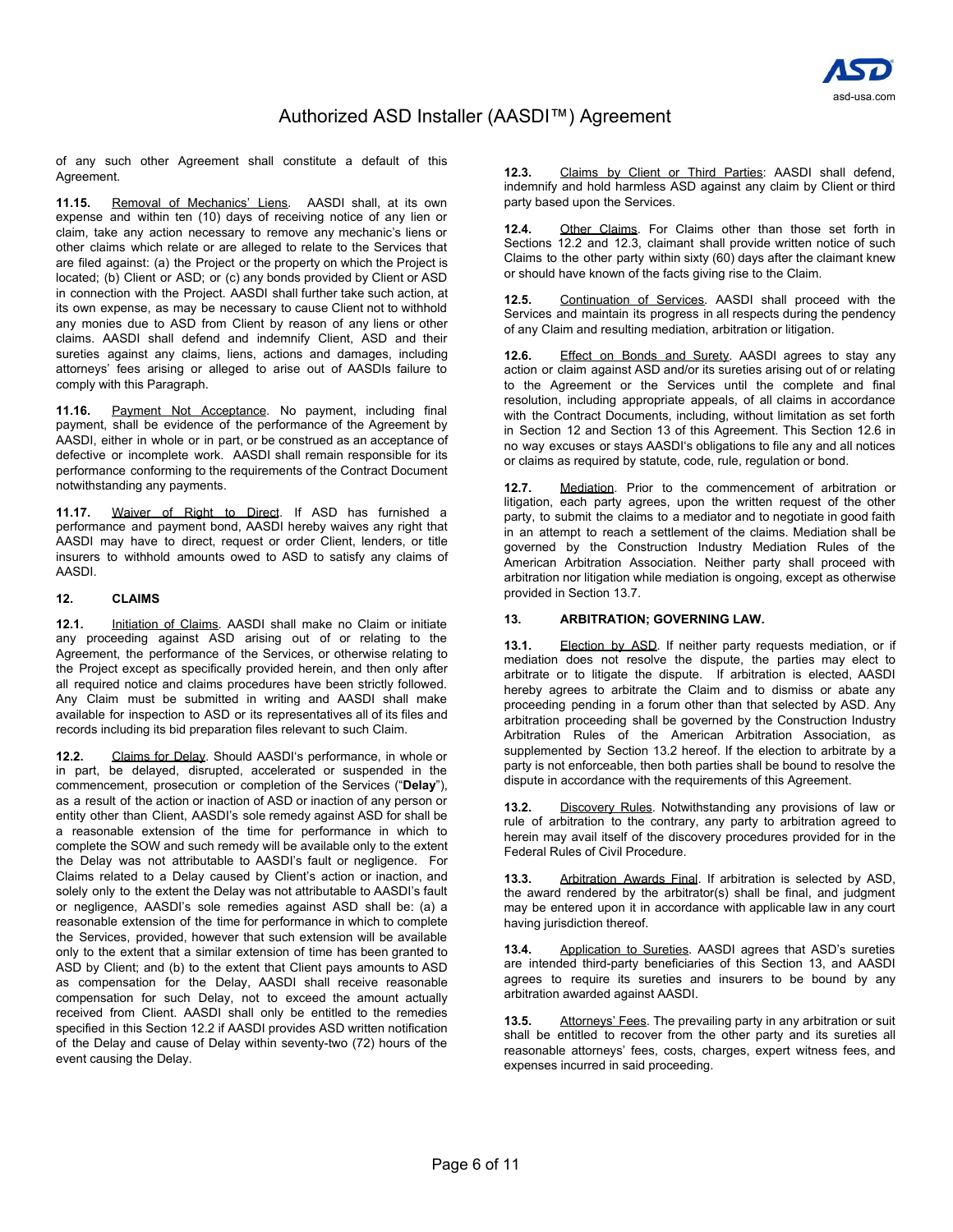

**13.6.** Governing Law. The validity, interpretation, and performance of the Agreement shall be governed by the laws of the State of Georgia, and the parties hereby submit to the jurisdiction of that state. Any mediation, arbitration or legal proceeding permitted hereunder shall be commenced and proceed in the county in which the Project is located, unless the parties agree in writing to a different location.

**13.7.** Waiver of Jury Trial. AASDI waives its right to trial by jury in any litigation to which it is or becomes a party under the provisions of the Contract Documents.

**13.8.** Flow Down of Dispute Resolution Procedures. AASDI agrees to include the dispute resolution procedures set forth in Section 12 and Section 13 in all agreements entered into by AASDI relating to the Services.

### **14. INSURANCE**

**14.1.** Minimum Coverage. Prior to start of the Services, AASDI shall obtain, and shall maintain until two years following final acceptance of the Project by Client or such longer period as the Prime Contract may prescribe, all insurance coverage required by the Prime Contract Documents, including the Prime Contract. AASDI will maintain insurance in the amounts required in the Contract Documents, including amounts necessary to fully underwrite AASDI's defense and indemnity obligations hereunder and all insurance required by the Prime Contract. Notwithstanding the foregoing, AASDI shall procure and maintain, at its sole cost and expense, at minimum, the following insurance coverage:

> **14.1.1.** Worker's Compensation and Occupational Disease Coverage - Part I - coverage conforming with the statutory requirements of the jurisdiction in which the Services are to be performed, the jurisdictions in which AASDI's employees reside, and the states in which AASDI is domiciled.

> **14.1.2.** Employer's Liability Insurance - Part II - coverage with a limit of not less than the following amounts (including stopgap in "monopolistic" states): Bodily injury by accident - \$500,000 each accident bodily injury by disease - \$500,000 each employee bodily injury by disease \$500,000 aggregate policy limit

> **14.1.3.** Other States' Insurance - Part III - coverage for all states other than those described in "Part I" above and other than "monopolistic "states.

> **14.1.4.** Comprehensive General Liability or Commercial General Liability (collectively, "**CGL**") - coverage with an occurrence limit of not less than \$1,000,000 combined single limit and an aggregate limit of not less than \$2,000,000. Claims—range policy forms are not acceptable unless prior written approval is given by an authorized representative of ASD. Such coverage shall include Premises/Operations, Products/Completed Operations, Blanket Contractual (to insure defense and indemnity obligations specified herein), Broad Form Property Damage (including completed operations), Personal Injury, Blanket XCU, Incidental Malpractice, Host Liquor Liability, and Independent Contractors.

**14.1.5.** Business Automobile - coverage with an accident limit of not less than \$1,000,000 combined single limit, including Owned, Hired, and Non-Owned Autos.

14.2. Required Endorsements. All worker's compensation endorsements furnished by AASDI must include Alternate Employer Endorsement, naming ASD as the alternate employer (if AASDI is providing leased workers to ASD) Voluntary Worker's Compensation Endorsement United States Longshoremen and Harbor Workers' Endorsement (if applicable} Maritime Endorsement (if applicable)

**14.3.** Subcontractor Insurance. AASDI shall require insurance with the same coverages and limits from its sub-contractors and suppliers, and their CGL policies shall be endorsed to name the same additional insureds as is required of AASDI.

**14.4.** No Limitation of Obligations. The procurement and maintenance of insurance shall not limit AASDI's obligation or liability pursuant to the Agreement or as a matter of law.

**14.5.** Solvency of Carrier. All insurance shall be maintained with insurance companies with an A.M. Best rating of A- or better that are an admitted carrier and subject to the applicable insolvency fund of the state in which the Project is located. Any exceptions to this requirement must be requested by AASDI in writing and consented to in writing by ASD at least five (5) days prior to commencement of the SOW.

**14.6.** Certificates of Insurance. AASDI shall provide ASD with Certificates of Insurance issued to ASD as the Certificate Holder, evidencing coverage currently in effect upon execution and for the period of time required in Section 14.1 at least five (5) days prior to scheduled commencement of the Services. Failure of AASDI to maintain or furnish evidence of all insurance required herein is a material breach of this Agreement and ASD, in addition to other remedies provided herein or available at law or in equity, may elect to terminate the Agreement without penalty or to obtain adequate insurance on behalf of AASDI and chargeback the expense to AASDI. ASD's election to obtain said insurance shall in no case limit ASD's other remedies nor reduce AASDI's responsibility pursuant to the Agreement.

**14.7.** Additional Insureds. AASDI's insurance policies required in Section 14.1 shall name "Automated Systems Design, Inc. and Affiliates, 775 Goddard Court, Alpharetta, Georgia 300005 as Additional Insureds" with respect to Contractor's liability arising from this Contract.

**14.8.** Additional Requirements. The following requirements shall be endorsed onto the required insurance policies: (a) thirty (30) days' prior written notice to ASD in the event of cancellation, material change, or non-renewal of the insurance; and (b) the insurance afforded to the additional insureds on AASDI's CGL policies shall be primary insurance over any other valid or collectible insurance that the additional insured may have with respect to loss under the policy, other insurance of additional insureds applicable to the loss shall be excess over AASDI's policies, and the amount of AASDI's insurance ASD's liability shall not be reduced by the existence of any other insurance.

**14.9.** Waiver of Subrogation. AASDI waives and shall require all its subcontractors to waive all subrogation rights against ASD, Client, their respective parents, affiliates and subsidiaries, employees, and agents, and all other persons or entities providing labor or material to the Project.

**14.10.** Payment of Deductibles. If AASDI and/or ASD is responsible, in whole or in part, for the insured damages, each shall pay that part of the deductible proportionate to the insured damages for which it is responsible compared to the total insured damages;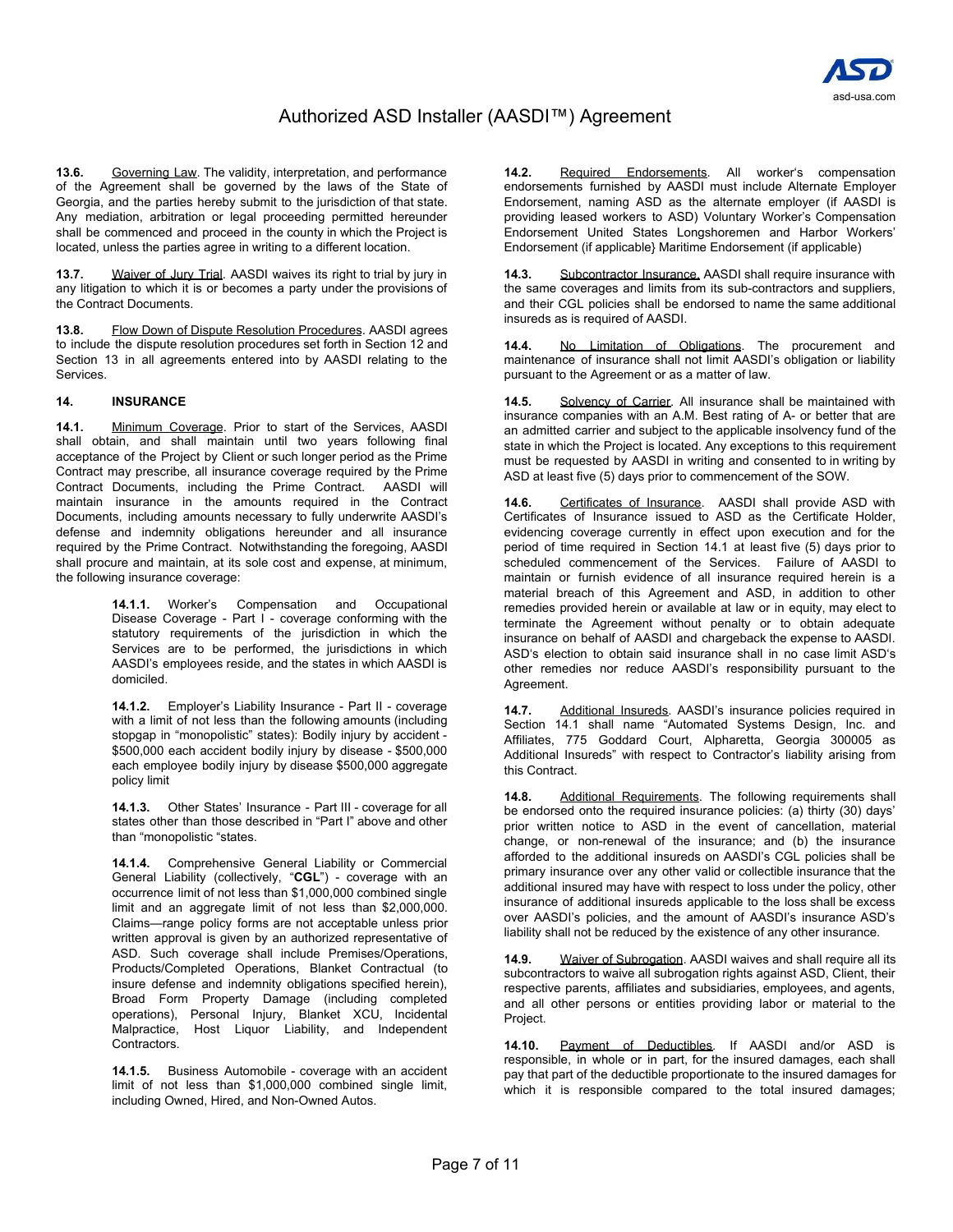

provided, however, that ASD will seek contributions from other subcontractors and authorized installers. To the extent any deductible is not paid pursuant to the prior sentence, AASDI shall also pay an amount proportionate to the insured damages to the Work compared to the total insured damages to the total Contract Work.

**14.11.** Earthquake Coverage. In the event of an earthquake that causes damage to the Work, AASDI shall be required to pay the amount necessary to restore the Work to its condition prior to the earthquake. This obligation applies whether earthquake insurance is in place, is required pursuant to the Contract Documents, or is inadequate to cover the loss.

## **15. DEFENSE AND INDEMNIFICATION**

**15.1.** To the fullest extent permitted by law, AASDI shall defend, indemnify and hold harmless ASD, Client, architect, engineer, their sureties, consultants, and all persons indemnified pursuant to the Prime Contract and all other Contract Documents, and their respective parents, subsidiaries, affiliates, agents and employees of any of them (the "**Indemnitees**") from and against any and all claims, liabilities, liens, costs, damages, citations, penalties, fines, attorneys' fees, losses, and expenses of whatever nature (the "**Indemnified Claim**") arising out of or resulting from AASDI's performance of or failure to perform the Services or AASDI's obligations under the Contract Documents, including loss of use of any property resulting therefrom, regardless of whether or not the Indemnified Claim is caused in part by one or more Indemnitees. Such obligation shall not be construed to negate, abridge, or otherwise reduce other rights or obligations of indemnity which would otherwise exist as to any Indemnitee, and shall ASD and Client from any claims or damages, including court costs, expenses and attorneys' fees, related to or arising out of any allegation that AASDI infringed on any patent, violated any copyright or trademark, or engaged in theft of trade secrets.

**15.2.** No Cap on Indemnification Liability. With respect to an Indemnified Claim against an Indemnitee, by an employee of AASDI, AASDI's sub-contractors, suppliers, anyone directly or indirectly employed by them, or anyone for whose acts they may be liable, the defense and indemnification obligations under this Section 15ushall not be limited by a limitation on amount or type of damages, compensation, or benefits payable by or for AASDI or its subcontractors or suppliers under worker's compensation acts, disability benefit acts, or other employee benefit acts unless such uncapped liability is unlawful.

**15.3.** Survival of Obligations. AASDI's defense and indemnity obligations shall survive the termination of the Agreement for any reason.

**15.4.** Assumption of Defense. With respect to any Indemnified Claim, the Indemnitee shall have the right to assume its own defense if, in Indemnitees' sole discretion, it determines that the defense being provided by AASDI is inadequate or where AASDI has a conflict of interest in defending the claim. If the Indemnitee assumes its own defense, or if the Indemnitee incurs expenses or fees in connection with a defense undertaken by AASDI, AASDI shall reimburse the Indemnitee for all attorneys' fees and other expenses related to the preparation and defense obligations to the Indemnitee, such payment to be made within ten (10) days AASDI's receipt of a statement of such fees and expenses. AASDI'S obligations to defend the Indemnitee shall be independent of and in addition to AASDI's indemnity obligations and shall apply to the fullest extent permitted by law.

#### **16. INDEPENDENT CONTRACTOR; TAXES**

**16.1.** AASDI will at all times and for all purposes be deemed an independent contractor and shall timely pay, or cause its sub-contractors or suppliers to pay, all taxes, tariffs, contributions, premiums, assessments, or fees imposed directly or indirectly on account of the Services, including those payable on its employees or on its operations under worker's compensation laws, employment welfare benefit plans, gross business taxes, and sales and use taxes and any other taxes, contributions and/or premiums which may become payable by operation of law or contract, including contributions payable by the employees. AASDI shall defend and indemnify ASD against all liability, loss and expense resulting from AASDI's failure to comply with such requirements. At no time shall there be any increase in the Agreement Price on account of any such tax or charge. AASDI shall, if requested by ASD, substantiate that all taxes and other charges have been and are being paid. If any claim or demand is made against ASD for any matter enumerated herein, any payment due, or thereafter to become due, to AASDI shall be held by ASD to cover such and expenses, including reasonable attorneys' fees.

### **17. AGREEMENT DOCUMENTS**

**17.1.** Prime Contract and Other Contract Documents. The Prime Contract shall be made available to AASDI upon request. AASDI binds itself to ASD and is obligated to ASD in the same manner and to the same extent that ASD is bound and obligated to Client under the Prime Contract. All rights which Client may exercise and enforce against ASD may be exercised and enforced by ASD against AASDI, including any claim for liquidated damages. AASDI shall be required to do all things and be bound by all decisions, directives, interpretations, and rulings of Client, architect, engineer, or others authorized to act on behalf of Client, including all decisions as to the scope of the SOW, to the same extent that ASD is bound thereby. ln no event shall AASDI be entitled to greater rights, higher entitlements or more relief against ASD than ASD actually obtains from Client on AASDI's behalf or with respect to the Services. To the extent the Prime Contract, or the law, require the inclusion of any provision, clause or other requirement in any Contract Documents that relate to the Services, those provisions, clauses and requirements are incorporated by reference in and made a part of the Agreement as though fully set forth in the Agreement.

**17.2.** Review of Contract Documents. AASDI hereby represents and acknowledges that it has carefully reviewed and examined the Agreement and the Contract Documents and that any and all ambiguity and discrepancies have previously been clarified and/or corrected. AASDI agrees that it will not make any claim or demand upon ASD based upon or arising out of any misunderstanding or misconception of the Contract Documents or any part thereof if AASDI knew or reasonably should have known of the ambiguity or discrepancy.

## **18. TERM, DEFAULT, SUSPENSION, AND TERMINATION**

**18.1.** Term. This Agreement shall terminate upon the earlier of: (a) twenty years from the date hereof; (b) the mutual written agreement of ASD and AASDI; (c) upon thirty (30) days written notice by AASDI; and (d) immediately, by ASD upon written notice by ASD to AASDI. The termination of this Agreement shall not affect the terms of any SOW entered into prior to such termination. The obligation of any party hereunder or pursuant to any Services that are not performed before the termination hereof shall survive.

**18.2.** Termination for Cause. ASD may deem AASDI to be in default and, at ASD's sole option, and without limitation on other remedies available at law or in equity, determine that AASDI is in default of its obligations under this Agreement if: (a) AASDI fails to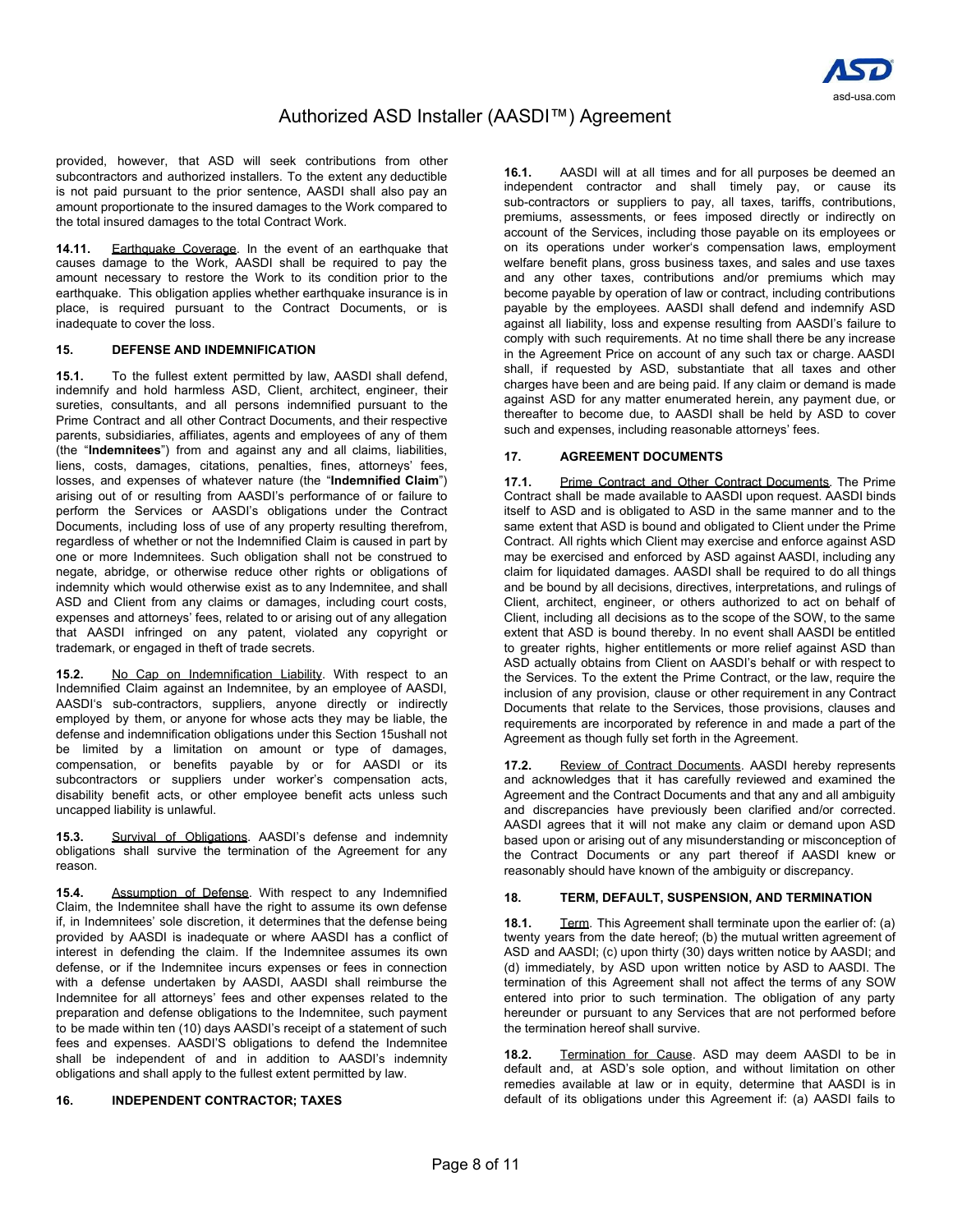

proceed with the Services in the sequence directed by ASD; (b) fails to perform the Services diligently, including failure to provide sufficient numbers of skilled workmen or proper materials, or failure to adhere to the applicable performance schedules; (c) cause a Delay as defined in Section 12.2 hereof to the work of ASD or other AASDIs, sub-contractors or suppliers on the Project; (d) fail to perform any of its obligations under the SOW; (e) fail to perform the Services in accordance with the Agreement; (f) files bankruptcy, assigns assets for the benefit of creditors, becomes insolvent, or becomes unable or fail to pay its obligations as they mature; or (g) repeatedly perform the Services in a manner which is rejected by Client, architect, engineer, ASD or applicable governmental agencies (any of the foregoing, a "**Default**").

**18.3.** ASD Remedies Upon Default. Upon the occurrence of a Default, ASD may: (a) upon forty-eight (48) hours prior written notice of Default, and provided the Default is not fully cured within forty-eight (48) hours, cure the Default at AASDI's expense plus thirty percent (30%) for ASD's overhead and fee, and deduct the cost thereof from the Agreement Price, provided, however that in circumstances where the Default will result in a material delay of the work of other contractors, ASD may act immediately cure the default at AASDI's expense plus thirty percent (30%) for ASD's overhead and fee, and deduct the cost thereof from the Agreement Price; and/or (b) upon seventy-two (72) hours prior written notice of Default, and provided the Default is not fully cured within seventy-two (72) hours, give AASDI written notice of termination of the Agreement and/or the applicable SOW and, at ASD's option, take possession of all of AASDI's material, equipment, manuals, records, drawings, and other items intended for the performance of the Services (whether or not located on the Project site), which AASDI hereby assigns and transfers to ASD for such purpose, subject only to ASD's exercising its option pursuant to this Section 18.3 ASD shall be entitled to retain the AASDI's material, equipment, manuals, records, drawings and other items until the Work is completed, at which time, ASD shall return all equipment, material and other items that are the property of the AASDI, in each case, to the extent not incorporated into the Project and (e.g., tools and machinery).

**18.4.** Effect of Termination. In the event of termination of the Agreement and/or the SOW as provided in Section 18.3 AASDI shall receive no further payment of any unpaid portion of the Agreement Price until such time as the Project is completed, at which time AASDI will be entitled to the unpaid portion of the Agreement Price, less all costs, expenses and overhead incurred by ASD in curing said default and completing the Work as set forth in Section 18.3, plus all costs and attorneys' fees incurred in connection with the Default, the completion of the Work, and the resolution of any Claim concerning the amount owing to AASDI. If such costs and expenses exceed the unpaid portion of the Agreement Price, AASDI and its sureties shall be liable for, and shall promptly pay to ASD, such excess amount, plus all costs and expenses, including reasonable attorney's fees, incurred by ASD in obtaining such payment, and ASD shall have a lien upon AASDI's material, tools, and equipment in ASD's possession to secure payment thereof.

**18.5.** Suspension of Services. ASD may, upon forty-eight (48) hours written notice, suspend for all or any part of the Services for such period of time as may be determined to be appropriate by ASD. In the event the Services are suspended hereunder, any required adjustments to the Agreement Price or Schedule will be made pursuant to the procedures set forth in Section 2, provided that no adjustment will be made to the extent that the suspension is due in whole or in part to the fault or negligence of the AASDI.

**18.6.** Termination for Convenience. ASD may at any time, terminate the AASDI for the convenience of the ASD and without any default under the Agreement or purchase order. In the event of such a termination for convenience and notwithstanding any other provision of the Subcontract to the contrary, provided the AASDI is not in default, the AASDI shall receive, as its entire and sole compensation, its actual, necessary, and reasonable costs of performing the Work to date of termination, as well as any loss sustained with respect to sub-subcontracts and supply contracts and such other damage as the AASDI may reasonably have sustained and proven as determined by audit of the Subcontractor's records, plus a reasonable markup for overhead and profit not to exceed' fifteen percent no event shall such amounts paid or payable hereunder exceed the then current Subcontract amount, nor shall AASDI be entitled to any profit on work not performed or any other consequential damage. The AASDI shall make its records available at reasonable times and places for the ASD's audit.

**18.7.** Termination Rights in the Prime Contract. If Client has the right to suspend or terminate the Prime Contract, in whole or in part, for convenience, then ASD has the right to suspend or terminate this Agreement and any SOW upon the same terms and conditions. AASDI's rights, obligations, and remedies upon suspension or termination for convenience shall be limited to the corresponding rights, obligations, and remedies available to ASD under the Prime Contract. In the event of suspension or termination for convenience by Client of the Prime Contract, or such portion of the Prime Contract relating to the Services, ASD shall suspend or terminate the Agreement and/or the SOW for convenience, and AASDI shall not be entitled to any compensation, for such suspension or termination except to the extent and in the amount that ASD actually receives payment from Client with respect to the suspension or termination of the Services.

### **19. GENERAL**

**19.1.** Interpretation. All of the provisions which comprise the Agreement shall be interpreted together and in harmony with one another. However, in case of conflict, the more stringent requirement shall control. The partial or complete invalidity of any one or more provisions of the Agreement shall not affect the validity and continuing force and effect of any other provision. No provision of the Agreement is to be construed against any party, regardless of which party was responsible for drafting it. Titles, captions or headings to any section shall not limit the full contents of same, and said section shall have full force and effect as if no titles, captions or headings existed.

**19.2.** No Waiver. The failure of either party to insist, in any one or more instances, upon the performance of any of the terms of the Agreement shall not be construed as a waiver or relinquishment of Such term as respects further performance.

**19.3.** No Third Party Beneficiaries. Except as otherwise specifically set forth herein, the Agreement is solely for the benefit of the parties hereto, and shall not confer any rights, remedies or benefits upon anyone other than the named parties hereto and their successors and assigns. In no event shall ASD incur any third party liability or responsibility by virtue of the Agreement.

**19.4.** Entire Agreement. The Agreement and any SOW entered into pursuant to this Agreement constitutes the entire agreement between the parties, and supersedes all prior negotiations, representations or agreements, oral or written. It is expressly understood and agreed that there are no agreements or promises by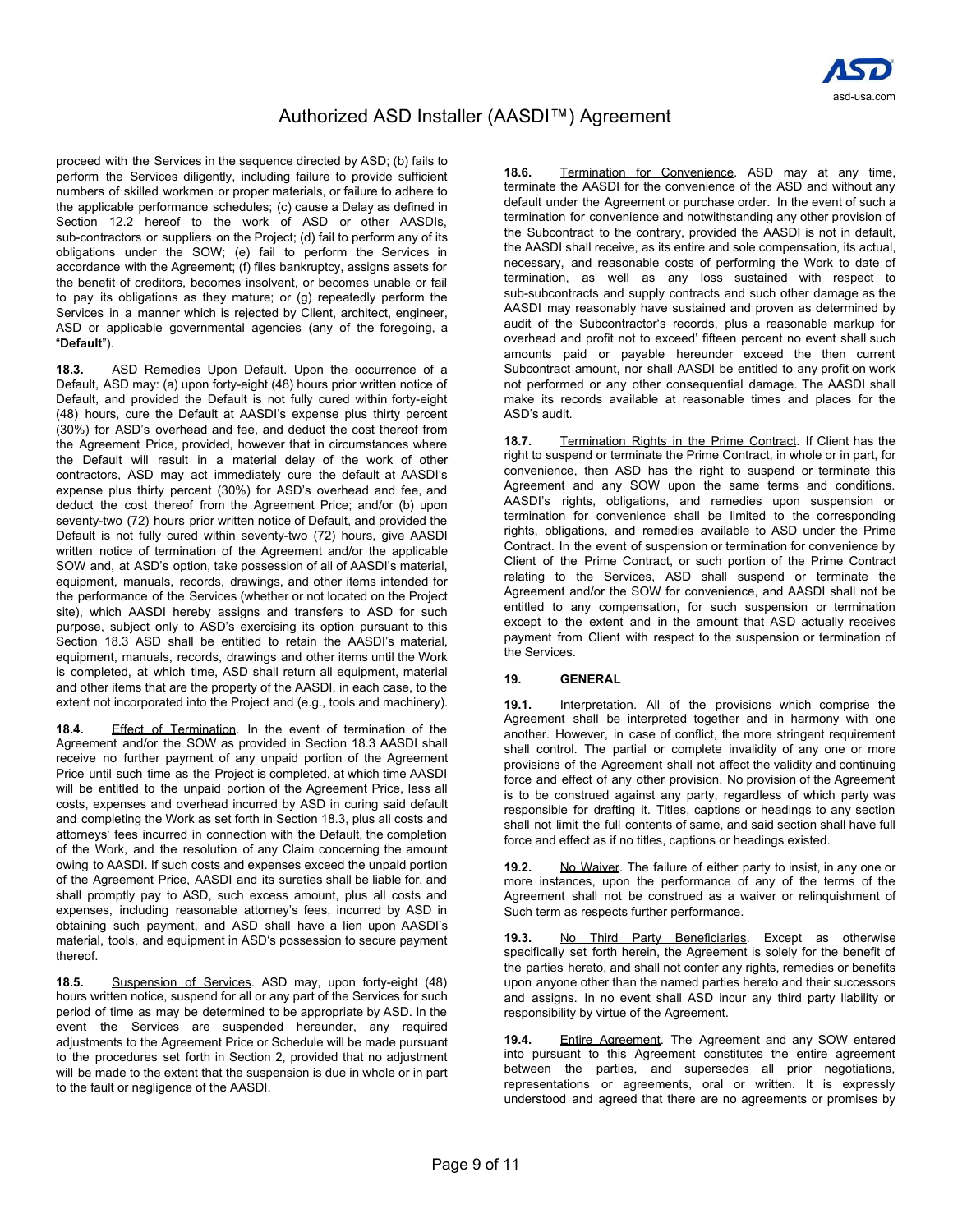

and between said parties, except as aforesaid, and that any additions to and changes in the Agreement shall be in writing and signed by both parties hereto, except as otherwise provided in Section 2 hereof.

**19.5.** Notices. All written notices required or permitted hereunder shall be delivered to the address or transmitted to the facsimile number set forth on the last page of the Agreement, or such other address or number as either party may designate by like notice. AASDI shall be deemed to have received notice of a fact, request, order or demand when its Superintendent is notified, either orally or in writing, or three (3) days after written notice is sent by ASD, whichever is earlier. ASD shall be deemed to have received notice of a fact, request, or demand three (3) days after written notice is sent by AASDI.

### **20. NON COMPETE AND NON-INTERFERENCE**

**20.1.** As an inducement for ASD to provide work to AASDI, AASDI hereby agrees that during the term of any Service and for a period of twenty four (24) months or, if that time period is deemed by a court to be excessive, twelve (12) months thereafter, it shall not, on its own behalf or on behalf of any other person or firm other than ASD, solicit, contact, call upon or communicate with any Service- or Project-related Client, or any representative of any such Client, unless ASD agrees otherwise in writing prior to AASDI contracting to perform such Service. For purposes of this Section 20 only, "Client" shall not include mutual, existing (at the time of AASDI contracting to perform the Service) customers of ASD and AASDI, or prospective or potential customers of AASDI or ASD, unless such customer is directly involved in any way in the Service or related Project, and as long as notice of such existing, prospective or potential customer relationship is disclosed to ASD by AASDI in writing prior to AASDI contracting to provide the Service. All communication between AASDI and such Client, architect or engineer shall be conducted through ASD. If at any time AASDI violates this Section, then AASDI shall forfeit all unpaid compensation and all other benefits which might otherwise be due from ASD, and ASD shall be entitled to seek such other remedies or recourse as may otherwise be available, including without limitation, (i) the right to recover from AASDI its lost profits resulting from such breach, or the profits obtained by such breach, plus interest thereon, (ii) reasonable attorney's fees incurred by ASD in seeking to enforce the terms of this Agreement, and (iii) the right to an injunction issued by a court of competent jurisdiction enjoining such breach. AASDI acknowledges that ASD will suffer irreparable harm as a result of any such breach and hereby waives the defense that ASD has or will have an adequate remedy at law in any action by ASD seeking injunction. AASDI shall not interfere with ASD's relationship with Client, architect or engineer. AASDI shall not enter into any other contract relating to the Project without ASD's prior written consent.

### **21. DEFINITIONS**

**21.1. "Agreement Price"** means the price for the Services as set forth in the applicable purchaser order.

**21.2. "Change Order"** means a written order prepared and signed by ASD, directing a change in the SOW and stating a proposed basis for adjustment, if any, in the Agreement Price or time for performance, or both.

**21.3.** "**Claim**" means a demand or assertion made in writing by ASD or AASDI seeking an adjustment in the Agreement Price and/or time for performance, an adjustment or interpretation of the Agreement terms, or other relief arising under or relating to the Agreement,

including the resolution of any matters in dispute between ASD and AASDI in connection with the Project.

**21.4.** "**Client"** means shall include, with respect to any Project for which AASDI is engaged by ASD, the client of such project, the Client's representative with respect to such project, and any contractor by whom ASD is engaged with respect to such Project.

**21.5.** "**Contract Documents**" means: (a) the Agreement; (b) all modifications and revisions to the Agreement, executed by both parties; (c) the Prime Contract; (d) the SOW and all related Field Orders, Revisions and Construction Change Directives; and (e) all exhibits, schedules, appendices and addenda hereto, each of which is expressly incorporated herein by reference and made an integral part of the Agreement.

**21.6.** "**Cost**" means AASDI's net costs and shall be limited to the following: (a) costs of labor, including Social Security, unemployment insurance, fringe benefits required by agreement or custom, and workers' compensation insurance; (b) costs of material, supplies, and equipment, including cost of transportation, whether incorporated or consumed; (c) rental costs of machinery and equipment, exclusive of hand tools (for which overhead and profit shall be limited to five percent (5%)); and (d) costs of premiums for all bonds and insurance, permit fees, and sales, use, or similar taxes related to the SOW.

**21.7. "Field Order"** means a written order signed by ASD, directing a minor change in the SOW not involving adjustment in the Agreement Price or time for performance and not inconsistent with the Agreement.

**21.8.** "**Prime Contract"** means the prime contract between ASD and its Client for the projects and all addenda modifications, and revisions thereto, together with: (a) all drawings, project manuals, and specifications: (b) all general, technical, supplementary, and special conditions; and (c) all other documents listed in or referenced therein.

**21.9. "Project"** means the entirety of the building project on a job site.

**21.10. "Revision"** means a written instrument prepared by ASD and signed by ASD and AASDI, stating their agreement upon all of the following: (a) a change in the SOW; (b) the amount of the adjustment in the Agreement Price, if any; and (c) the extent of the adjustment in the time for performance, if any.

**21.11.** "**SOW**" means the scope of work as set forth in purchase order issued by ASD, including all incidental work usually performed under customary trade practices by the trades to be furnished by AASDI, and all changes in the SOW as described in Section 2 hereof.

**21.12. "Work"** means each and every element of the Services, including, without limitation, all materials, equipment, transportation and other items necessary to complete such activities.